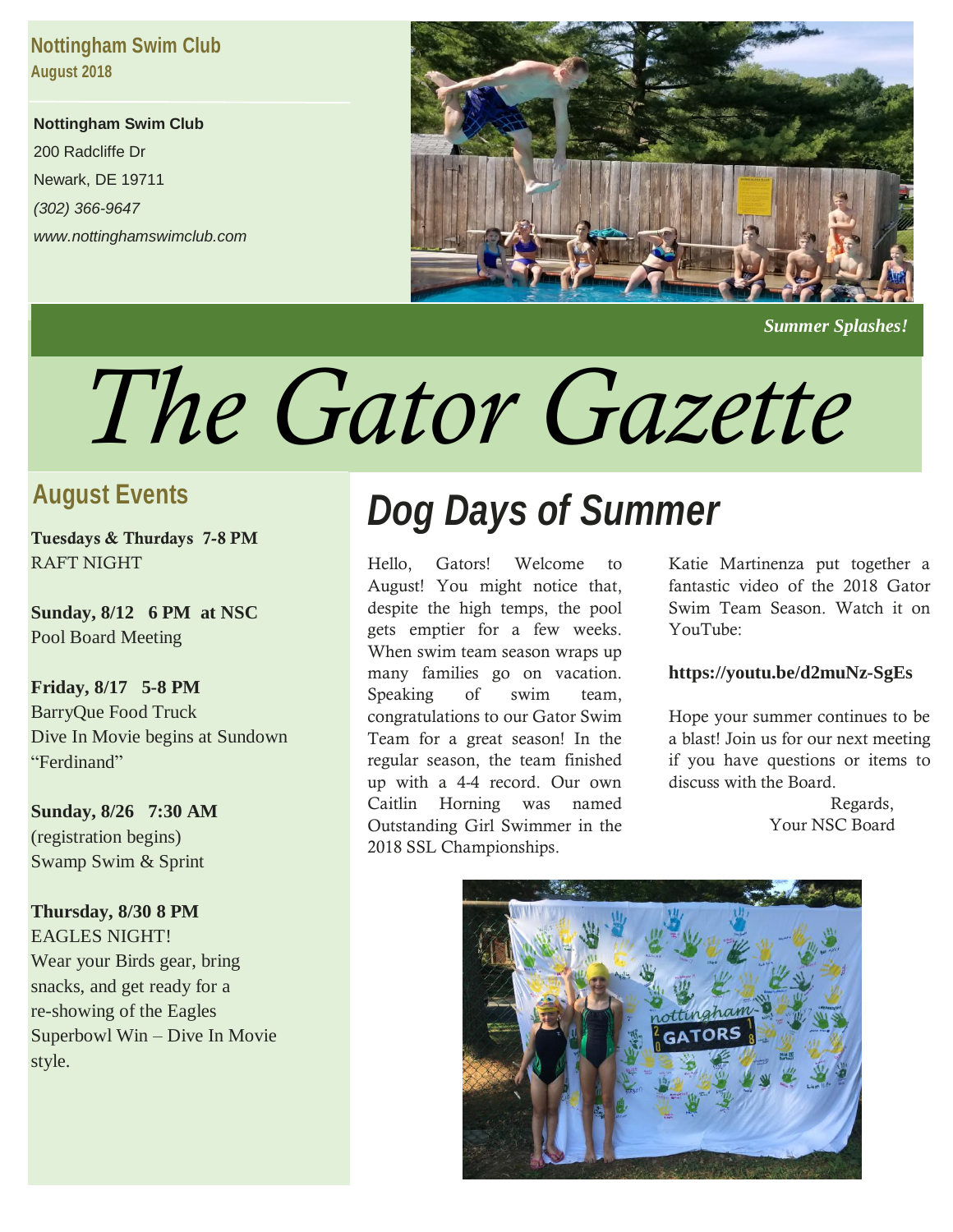



**The first annual Community Pool Olympics** was a truly great event, hosted by our friends at Fairfield-Fairfield Crest, and welcoming members from NSC, Persimmon Creek and Oaklands. There was food, fun, families, friends, and there was a big trophy for the winner. And the winner was ………

### **NOTTINGHAM SWIM CLUB!!!**

But, hey, that's just what the points total says. We were all winners that day for bringing together more than 300 community members for fun and sportsmanship. The event featured 17 competitions including swim relays, sack races, and cornhole. Big thanks go out to Fairfield for hosting, and thanks as well to Jen Baur for coordinating our participation. Jen is  $4<sup>th</sup>$  from the left in photo above.

Looking forward to next year's Olympics! But, hey, that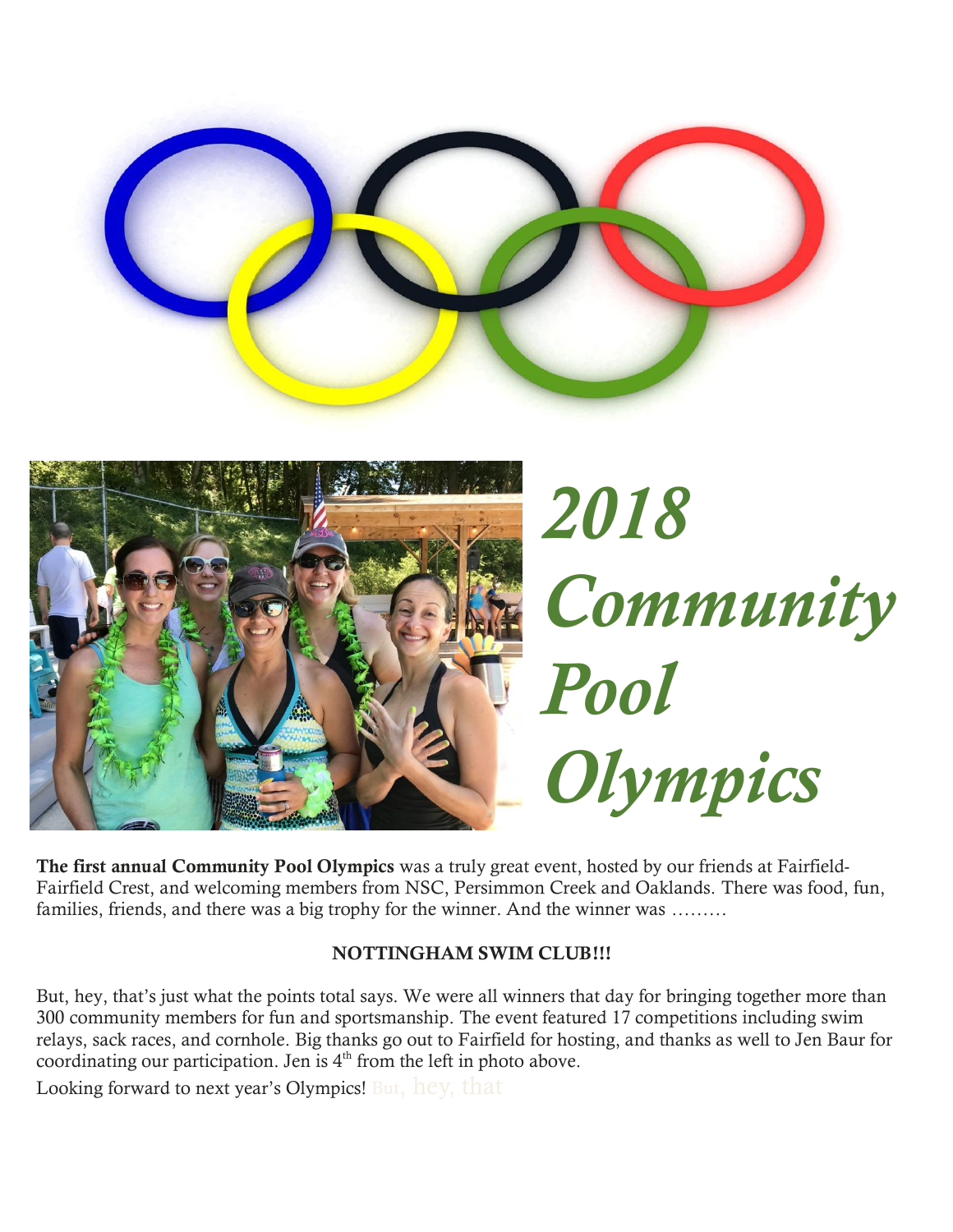



AUGUST 30!

Join us for **EAGLES NIGHT!** We'll relive it all and watch the Birds' amazing Super Bowl win, Dive in Movie style. FLY, EAGLES, FLY!!

## **AUGUST 17!**

### Join us for the **DIVE IN MOVIE: FERDINAND**

After Ferdinand, a bull with a big heart, is mistaken for a dangerous beast, he is captured and torn from his home. Determined to return to his family, he rallies a misfit team on the ultimate adventure.